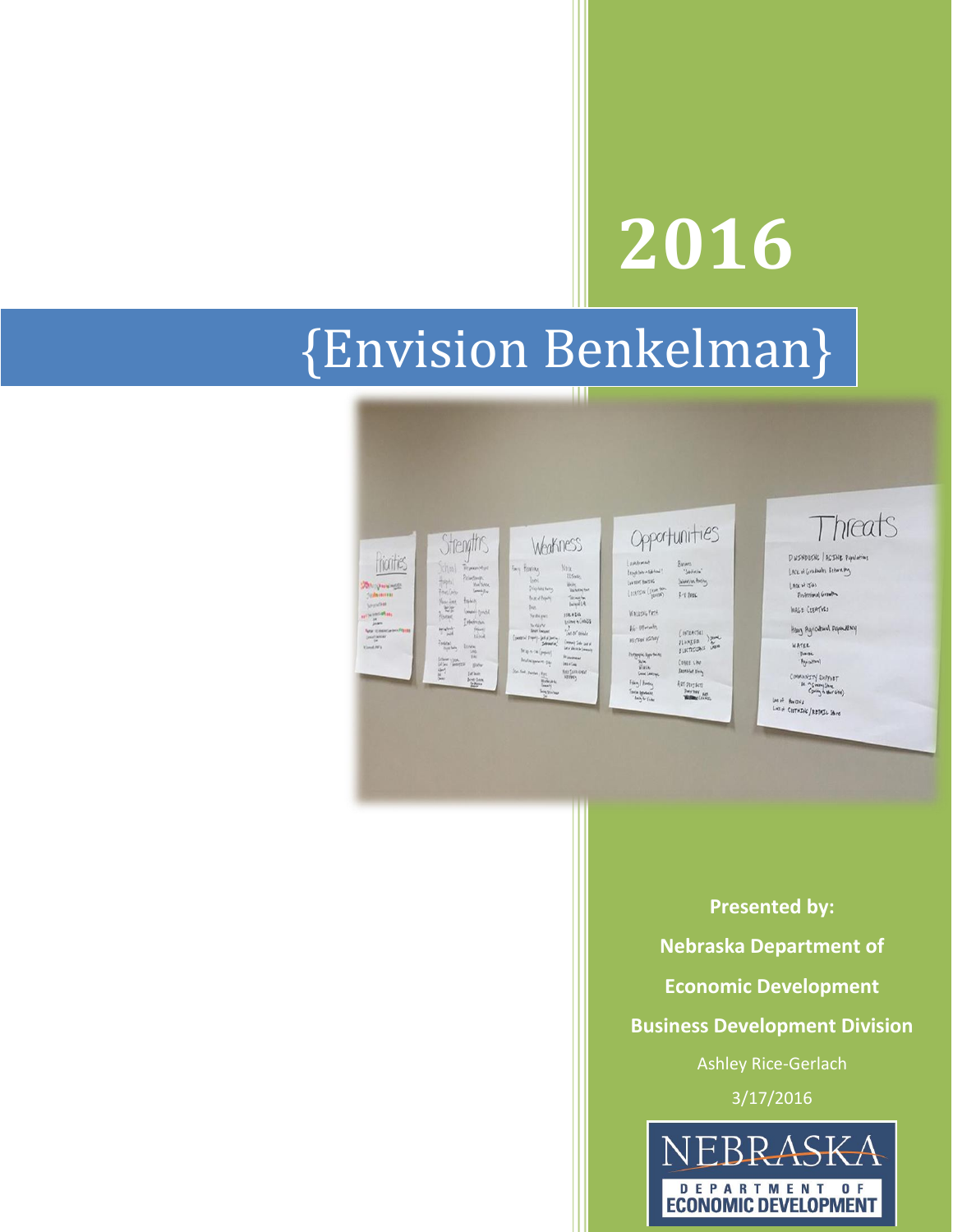### **SUMMARY**

The Nebraska Department of Economic Development offers a variety of services to assist local and regional economic development efforts. Meeting facilitation for the purposes of community, organizational, or LB840 strategic planning is one of these services. Facilitation of organizational or community meetings is designed to provide communities and economic development organizations the opportunity to hold such a meeting with a third party facilitator so that key stakeholders may participate in the process.

On March 17, 2016 the CRA of Benkelman had Ashley Rice-Gerlach, DED field staff; facilitate a planning meeting for their economic development/CRA board for the purpose of identifying community needs and identifying priorities for the next year.

# **Community Input Session**

The session was held at the fitness center in Benkelman on March 17, 2016 at 6 p.m. MT. The session was advertised in the local newspaper, word of mouth, and through an event on Facebook. There were about 25 people who attended the session as the group worked through a **S.W.O.T** analysis.

#### **Strengths**

- School
- Hospital
- Fitness Center
- Nursing Home
	- o Senior Center
	- o Bus
- Picturesque
- Agriculturally-Oriented
- Foundations
	- o Project Funding
- Social Amenities
	- o Golf Course
	- o Library
	- o Pool
	- o Churches
	- o Restaurant
- Telecommunications
- Philanthropic
	- o Movie Theatre
	- o Community Fair
- Hospitality
- Community Oriented
- Infrastructure
	- o Highways
	- o Railroad
- Recreational
	- o Lakes & Rivers
- EMT Services
- Business-Oriented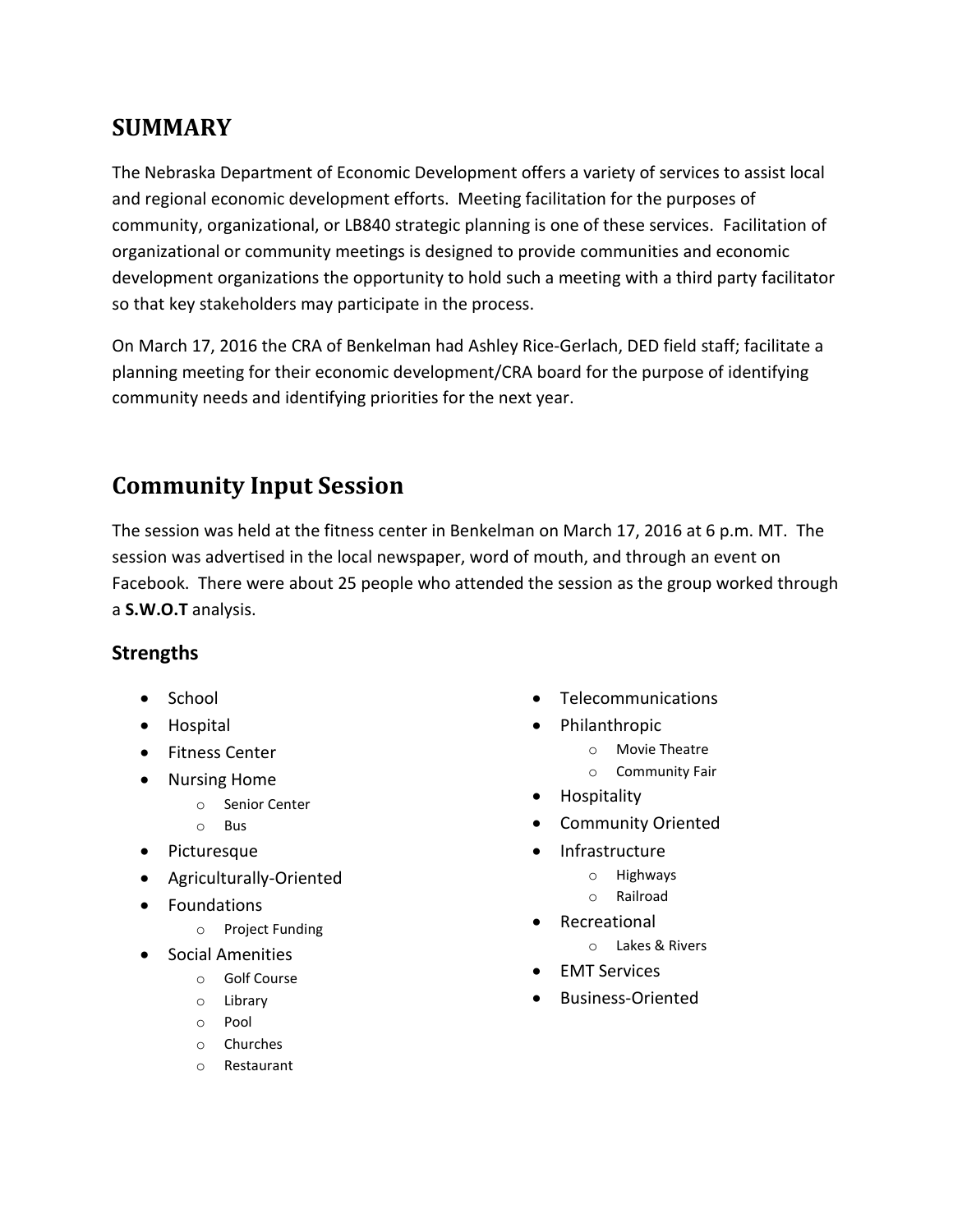#### **Weaknesses**

- **•** Family Housing
	- o Rental
	- o Dilapidated Housing
	- o Pride of Property
	- o Prices
	- o No ideal places
	- o No realtor
	- o Absentee Homeowners
- Commercial Property
	- o Not up-to-code (properties)
	- o Unfulfilled opportunities (buildings)
- Store-Fronts; Downtown; Access
	- o Attraction into the community
	- o Business recruitment
		- $I$  Jobs
- Noise
	- o Railroad Tracks
	- o Whistles
		- Used to many times
		- **Takes away from qualify** of life
- Resistance to Change
	- o Fear of risk, "Can't Do attitude"
- Lack of community introduction
	- o Hard to find information
- Lack of website for community
- No Laundromat
- More involvement necessary

#### **Opportunities**

- Laundromat
- Additional recycling
- Low Rental Housing
- Location
	- o 3 hours to Denver
- Walking Path
- Ag opportunities
- Western History
- Photographic Opportunities
	- o Skyline
	- o Wildlife
- Fishing/Hunting
- Tourism
	- o Housing for visitors
- Business
- Subdivision housing
- R-V park
- Demand for Labor
	- o Contractors
	- o Plumbers
	- o Electricians
	- o Coffee Shop
	- o Breakfast Dining
- Art Projects
	- o Downtown arts council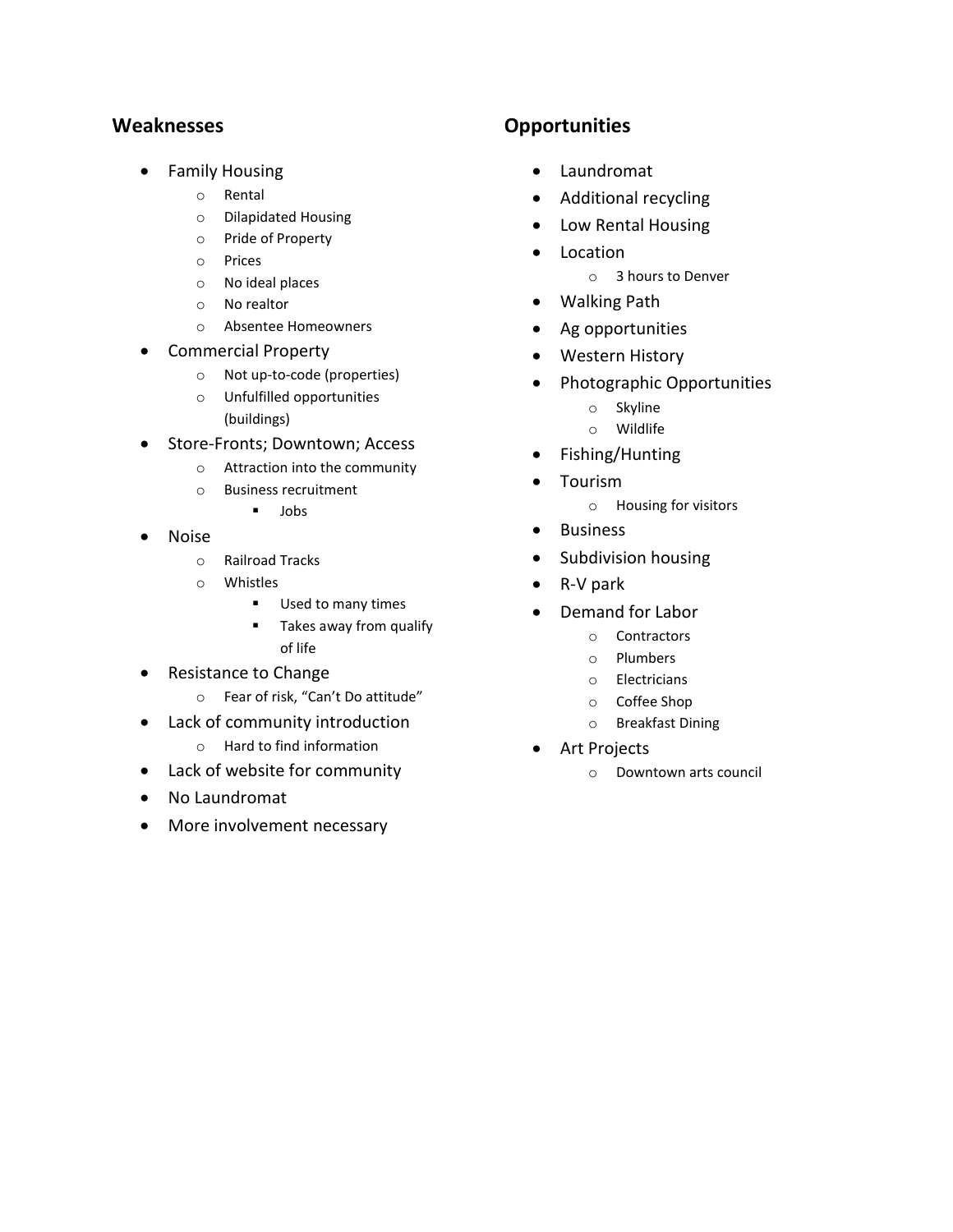#### **Threats**

- Dwindling/ageing population
- Lack of graduate returning
- Lack of jobs
- Wage Creators
- Heavy agricultural dependency
- Water
	- o Domestic
	- o Agriculture
- Community Support
- Lack of Housing
- Lack of Clothing/Retail Stores

#### **Priorities**

The participants were asked to brainstorm immediate needs or projects that need to be addressed in the next 1-3 years. Then the group voted on the top three of everything that was listed which included:

- **Housing**
- **Jobs**
- **Town Aesthetics**
- Youth Retention
- Water NRD Management
- Community Management
- Community Spirit
- Communicative Collaboration

The group decided that the top priorities for the community/CRA/economic development should be to housing, jobs, and town aesthetics. Finally, the participated volunteered to champion the different priorities. Additional meetings will be scheduled to work on goals and objectives for each priority.